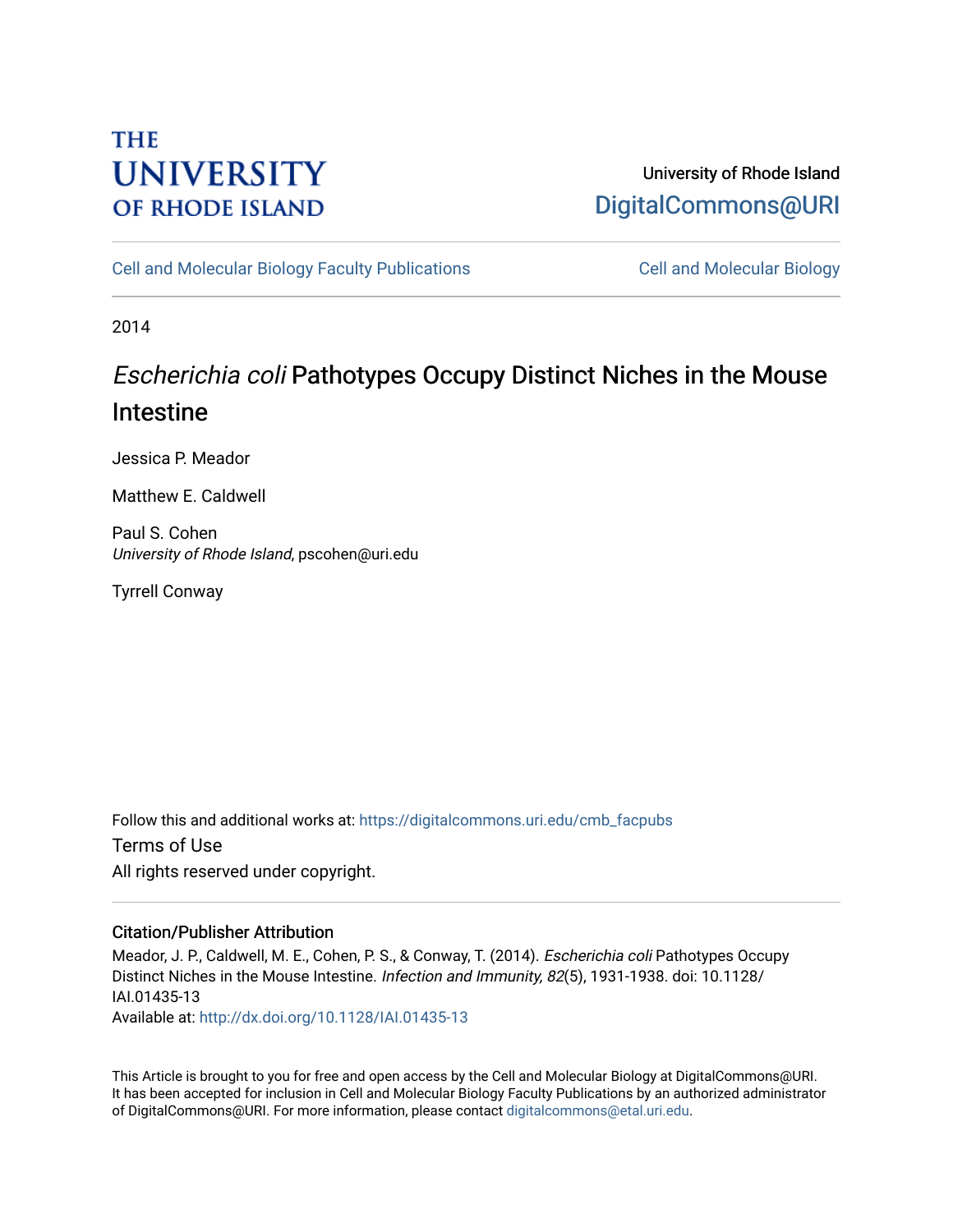

## *Escherichia coli* **Pathotypes Occupy Distinct Niches in the Mouse Intestine**

#### **Jessica P. Meador,<sup>a</sup> Matthew E. Caldwell,<sup>a</sup> Paul S. Cohen,<sup>b</sup> Tyrrell Conway<sup>a</sup>**

Department of Microbiology and Plant Biology, University of Oklahoma, Norman, Oklahoma, USA<sup>a</sup>; Department of Cell and Molecular Biology, University of Rhode Island, Kingston, Rhode Island, USAb

**Since the first step of the infection process is colonization of the host, it is important to understand how** *Escherichia coli* **pathogens successfully colonize the intestine. We previously showed that enterohemorrhagic O157:H7 strain** *E. coli* **EDL933 colonizes a niche in the streptomycin-treated mouse intestine that is distinct from that of human commensal strains, which explains how** *E. coli* **EDL933 overcomes colonization resistance imparted by some, but not all, commensal** *E. coli* **strains. Here we sought to determine if other** *E. coli* **pathogens use a similar strategy. We found that uropathogenic** *E. coli* **CFT073 and enteropathogenic** *E. coli* **E2348/69 occupy intestinal niches that are distinct from that of** *E. coli* **EDL933. In contrast, two enterohemorrhagic strains,** *E. coli* **EDL933 and** *E. coli* **Sakai, occupy the same niche, suggesting that strategies to prevent colonization by a given pathotype should be effective against other strains of the same pathotype. However, we found that a combination of commensal** *E. coli* **strains that can prevent colonization by** *E. coli* **EDL933 did not prevent colonization by** *E. coli* **CFT073 or** *E. coli* **E2348/69. Our results indicate that development of probiotics to target multiple** *E. coli* **pathotypes will be problematic, as the factors that govern niche occupation and hence stable colonization vary significantly among strains.**

**P**athogenic strains of *Escherichia coli*, without exception, must first colonize the host gastrointestinal tract before causing disease [\(1\)](#page-7-0). Freter [\(2\)](#page-7-1) postulated that successful competition for nutrients allows intestinal bacteria to colonize, which we define as the ability to achieve and maintain a stable population without reintroduction. Freter's nutrient niche hypothesis theoretically explains the succession of community members of the intestinal microbiota, as well as the ability of enteric pathogens to overcome colonization resistance and thereby invade the microbiota [\(3\)](#page-7-2). How invading pathogens compete for nutrients with the established microbial residents is an open question.

Recently, we developed a colonization resistance model in streptomycin-treated mice, in which a given strain cannot colonize mice that are precolonized with the same *E. coli* strain [\(4,](#page-7-3) [5\)](#page-7-4). We demonstrated that several human-derived *E. coli* strains are able to overcome colonization resistance imparted by other *E. coli* strains and thereby cocolonize the intestine. The results establish that various commensals, as well as enterohemorrhagic *E*. coli (EHEC) strain O157:H7, occupy distinct niches in the intestine and therefore can properly be described as ecotypes and pathotypes, respectively.

A series of previous studies from our laboratories indicate that in the mouse intestine different pathogenic and commensal *E. coli* strains each use a different set of approximately 6 sugars of the more than 18 sugars that *E. coli* potentially is capable of using *in vitro* [\(6](#page-7-5)[–](#page-7-6)[11\)](#page-7-7). This led us to hypothesize that invading *E.coli* pathogens overcome colonization resistance by taking advantage of nutrients that are available because they are not used by resident commensal *E. coli*strains [\(8\)](#page-7-8). While this is an attractive model and seemingly is correct, we subsequently found that the intestine selects for *flhD* mutants of *E. coli*K-12, which are superior colonizers not by virtue of using different sugars but rather by using the same sugars better than its wild-type parent [\(12,](#page-7-9) [13\)](#page-7-10). Intriguingly, the mouse intestine also selects for*envZ* missense mutants that hyperphosphorylate OmpR, causing them to have an altered outer membrane protein profile, to grow more slowly *in vitro* on cecal

mucus as well as several mono- and disaccharides, and to outcompete their wild-type parent during colonization of the streptomycin-treated mouse intestine [\(14\)](#page-7-11). Furthermore, we found that the *envZ* mutants occupy an intestinal niche in which galactose is available but from which the wild-type parent is excluded [\(14\)](#page-7-11). To explain these results, we invoked the "restaurant" hypothesis [\(14\)](#page-7-11), which states that sugars are made available locally to commensal *E. coli* by polysaccharide-degrading anaerobes within the mixed biofilms that *E. coli* inhabits [\(15\)](#page-7-12). Collectively, these competitive strategies potentially allow different ecotypes and pathotypes to occupy different niches.

Competition between invading pathogens and the microbiota undergirds the concept of probiotics as a preventative measure. That there is stiff competition between strains for nutrients in the intestine emphasizes the potential of probiotics to limit the availability of nutrients required by pathogens to colonize [\(9\)](#page-7-13). Indeed, we recently showed that while no single commensal *E. coli* strain can exert colonization resistance against *E. coli* EDL933 (the prototypical O157:H7 strain), a mixture of several commensals could [\(4\)](#page-7-3). By considering the profiles of sugars utilized by several commensal *E.coli*, we found two strains that overlap most but not all of the sugar catabolism capacity of *E. coli* EDL933 and together are able to prevent the pathogen from colonizing [\(5\)](#page-7-4). One of these two strains, *E. coli* Nissle 1917, has long been recognized as having probiotic potential against dysentery and traveler's diarrhea [\(16\)](#page-7-14), and the other, *E. coli* HS, is well established as an excellent colo-

Received 9 November 2013 Returned for modification 20 December 2013 Accepted 17 February 2014 Published ahead of print 24 February 2014 Editor: B. A. McCormick Address correspondence to Tyrrell Conway, tconway@ou.edu. Copyright © 2014, American Society for Microbiology. All Rights Reserved. [doi:10.1128/IAI.01435-13](http://dx.doi.org/10.1128/IAI.01435-13)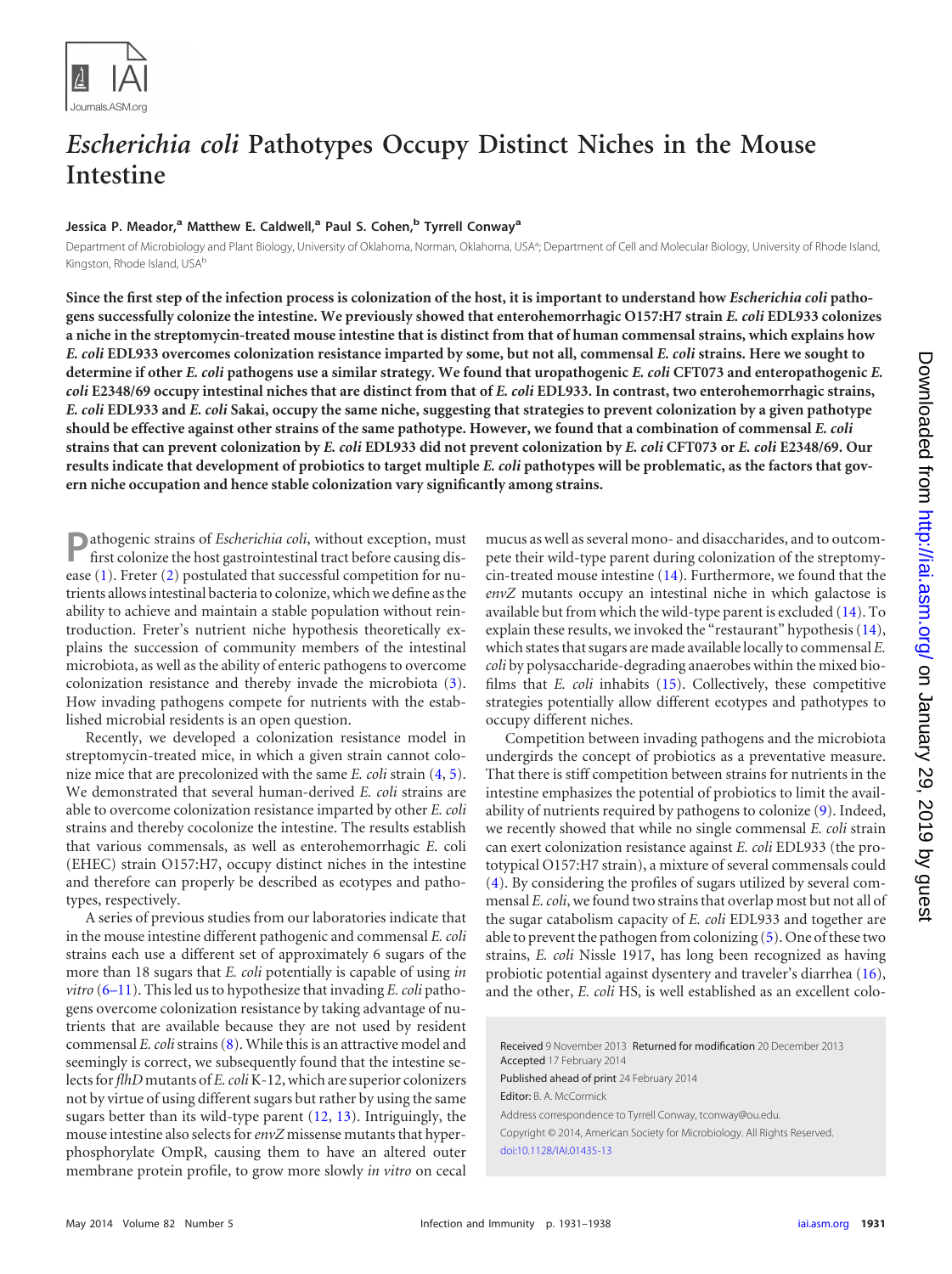<span id="page-2-0"></span>

| TABLE 1 E. coli strains used in this study |  |
|--------------------------------------------|--|
|--------------------------------------------|--|

| E. coli strain                                | Relevant genotype or<br>description           | Source or<br>reference |
|-----------------------------------------------|-----------------------------------------------|------------------------|
| CFT073                                        | Wild-type O6:H1                               | 20                     |
| $CFT073$ Str <sup>r</sup>                     | Spontaneous Str <sup>r</sup>                  | Karen Krogfelt         |
| CFT Str <sup>r</sup> Nal <sup>r</sup>         | Spontaneous Str <sup>r</sup> Nal <sup>r</sup> | This study             |
| <b>EDL933</b>                                 | Wild-type O157:H7                             | Allison O'Brien        |
| EDL933 Str <sup>r</sup>                       | Spontaneous Str <sup>r</sup>                  | 10                     |
| EDL 933 Str <sup>r</sup> Rif <sup>r</sup>     | Spontaneous Str <sup>r</sup> Rif <sup>r</sup> | 10                     |
| E2348/69                                      | Wild-type O127:H6                             | Jim Nataro             |
| $E2348/69$ Str <sup>r</sup>                   | Spontaneous Str <sup>r</sup>                  | This study             |
| E2348/69 Str <sup>r</sup> Nal <sup>r</sup>    | Spontaneous Str <sup>r</sup> Nal <sup>r</sup> | This study             |
| <b>HS</b>                                     | Wild type                                     | Dave Rasko             |
| HS Str <sup>r</sup>                           | Spontaneous Str <sup>r</sup>                  | 5                      |
| HS Str <sup>r</sup> AuxaC::kan                | $Str^r \Delta uxaC$ ::kan                     | 5                      |
| Nissle 1917                                   | Wild type                                     | Dean Hamer             |
| Nissle 1917 Str <sup>r</sup>                  | Spontaneous Str <sup>r</sup>                  | 6                      |
| Nissle 1917 Str <sup>r</sup> Rif <sup>r</sup> | Spontaneous Str <sup>r</sup> Rif <sup>r</sup> | 6                      |
| Sakai                                         | Wild-type O157:H7                             | Beth Whitman           |
| Sakai Str <sup>r</sup>                        | Spontaneous Str <sup>r</sup>                  | This study             |
| Sakai Str <sup>r</sup> Nal <sup>r</sup>       | Spontaneous Str <sup>r</sup> Nal <sup>r</sup> | This study             |

nizer of primates [\(17\)](#page-7-15). It is interesting to consider the possibility that appropriate mixtures of commensal *E. coli* strains might consume the nutrients needed by enteric pathogens, in general, to colonize and thereby prevent disease. While preventing colonization by *E. coli* EDL933 is a promising step in the development of probiotics, this approach has not been tested for other *E. coli* pathotypes, nor is it known whether different pathotypes occupy distinct niches in the intestine.

Here we tested whether uropathogenic *E. coli*CFT073 (UPEC), enteropathogenic *E. coli* E2348/69 (EPEC), and the enterohemorrhagic *E. coli* EDL933 (EHEC) occupy the same or different niches in the streptomycin-treated mouse intestine. Furthermore, we determined whether the combination of commensal strains previously shown to exert colonization resistance to *E. coli* EDL933 [\(5\)](#page-7-4) could also prevent colonization by the pathogens *E. coli* CFT073 and *E. coli* E2348/69. The results demonstrate that different *E. coli* pathotypes indeed occupy distinct intestinal niches and commensals that prevent colonization by one pathotype do not prevent colonization by others. We discuss the implication of these results for designing strategies to prevent colonization by enteric pathogens.

#### **MATERIALS AND METHODS**

**Bacterial strains.** The strains used in this study are listed in [Table 1.](#page-2-0) All strains were made Str<sup>r</sup> (streptomycin resistant) to allow them to colonize streptomycin-treated mice. In addition, the Str<sup>r</sup> strains were also made either Nal<sup>r</sup> (nalidixic acid resistant) or Rif<sup>r</sup> (rifampin resistant) to facilitate plate counting of specific populations in streptomycin-treated mouse colonization experiments, as described previously [\(5,](#page-7-4) [6,](#page-7-5) [10\)](#page-7-6). Each of the isogenic Str<sup>r</sup>, Str<sup>r</sup> Nal<sup>r</sup>, and Str<sup>r</sup> Rif<sup>r</sup> strains were competed against one another in control experiments and were found to cocolonize mice, which confirms that the selectable markers did not impact their relative fitness for colonization (references [5,](#page-7-4) [6,](#page-7-5) and [10](#page-7-6) and data not shown). *E. coli* EDL933 is the prototype strain of EHEC strain O157:H7 [\(18\)](#page-7-16). *E.coli* Sakai was isolated from contaminated vegetables during a massive outbreak in Japan and is serotypically identical to *E. coli* EDL933 [\(19\)](#page-7-17). *E. coli* CFT073 is the sequenced prototype UPEC strain and readily colonizes the gastrointestinal (GI) tract [\(20\)](#page-7-18), and *E. coli* E2348/69 is the sequenced prototype EPEC strain [\(21\)](#page-7-19). *E. coli* Nissle 1917 [\(16\)](#page-7-14) and *E. coli* HS [\(17\)](#page-7-15) are commensal human isolates. To facilitate plate counting of *E. coli* HS when colonized with more than one other strain, we used *E. coli* HS Strr *uxaC*::*kanR* because it provides an alternative selectable marker (kanamycin resistance), but loss of uronic isomerase and hence the ability to grow on hexuronic acids does not affect its colonizing ability, as it cocolonizes with its wild-type parent *E. coli* HS Str<sup>r</sup> Nal<sup>r</sup> [\(5\)](#page-7-4).

**Streptomycin-treated mouse model.** The streptomycin-treated mouse model is used extensively to study the colonization of *Escherichia coli* in the mouse large intestine [\(22\)](#page-7-20). Briefly, three 6-week-old CD-1 mice were obtained from Charles River Laboratories and given streptomycin sulfate (5 g/liter) in their drinking water for 24 h. Streptomycin sulfate selectively eliminates the resident facultative anaerobes in the intestine with little disruption of the anaerobe community, opening a niche for introduced *E. coli*strains to colonize [\(23\)](#page-7-21). Following treatment with streptomycin sulfate, the mice were starved of food and water for 14 h and then fed approximately  $10^5$  CFU of *E. coli* strain(s) in 1 ml of 20% sucrose (day 0). Following consumption of the bacterial suspension, food and water (5 g/liter streptomycin sulfate) were given to the mice *ad libitum* for the duration of the experiment. After 10 days, food and water again were withheld for 14 h, and the mice were fed approximately  $10^5$  CFU of a challenge strain. Fecal samples were taken after 5 h and 24 h and then every other day thereafter for 21 days. Antibiotic resistance was used to distinguish the strains in fecal plate counts. Feces were homogenized in 1% tryptone, serially diluted, and plated on lactose-MacConkey agar supplemented with the appropriate antibiotics, as follows: streptomycin sulfate (100 mg/ml), nalidixic acid (50 mg/ml), rifampin (50 mg/ml), and kanamycin (40 mg/ml). Each colonization experiment was repeated, and the values for the six mice (or more) were averaged. The  $log_{10}$  CFU/g feces was determined for each strain at each time point ( $\pm$  the standard error), and a Student *t* test was performed. A difference of  $\geq 10^{1}$  CFU/g feces between strains in all cases was statistically significant  $(P < 0.05)$ .

**Enumeration of** *E. coli***strains from mouse intestinal mucus.** Both *E. coli* HS *uxaC*::*kan* Str<sup>r</sup> Kanr and *E. coli* Nissle 1917 Strr Rifr were fed to sets of three streptomycin-treated mice and allowed to colonize for 10 days. On day 10, 10<sup>5</sup> CFU of *E. coli* E2348/69 Str<sup>r</sup> Nal<sup>r</sup> (EPEC) or *E. coli* CFT073 Str<sup>r</sup> Nal<sup>r</sup> (UPEC) was fed to individual sets of three precolonized mice and cocolonization was monitored. After 5 days, we confirmed that all three organisms had cocolonized in the mice, and then the mice were sacrificed, the intestinal tract was removed, sectioned, opened, and gently washed, the mucosal layer of each section was collected, and the population of each strain of *E. coli* was quantified as previously described [\(4,](#page-7-3) [24\)](#page-7-22). Prior to removing the intestinal tract, the bladder of each mouse was removed and placed in 5 ml HEPES-Hanks buffer (pH 7.4) and analyzed for the presence of any of the experimentally introduced *E. coli* strains. Briefly, the bladder and its contents were homogenized by vortexing, followed by serial dilution in 1% tryptone broth and plating onto Mac-Conkey agar containing the appropriate antibiotics for each strain.

#### **RESULTS**

**Commensal** *E. coli* **cannot prevent colonization by UPEC and EPEC.** If it is true that invading pathogens must overcome colonization resistance by competing with the microbiota for intestinal niches, then commensal strains that occupy all preferred niches would prevent colonization by pathogens. Previously, we showed that mixtures of human commensal *E. coli* ecotypes (e.g., *E. coli* HS and *E. coli* Nissle 1917) could prevent EHEC strain EDL933 from colonizing the streptomycin-treated mouse intestine [\(4,](#page-7-3) [5\)](#page-7-4). If it is true that other *E. coli* pathogens prefer the same intestinal niches as EHEC, then *E. coli* HS and *E. coli* Nissle 1917 should exert colonization resistance against those pathogens. To test this possibility, we precolonized streptomycin-treated mice by feeding them 10<sup>5</sup> CFU each of *E. coli* HS and *E. coli* Nissle 1917, which both colonized at between  $10^8$  and  $10^9$  CFU per g of feces [\(Fig. 1\)](#page-3-0). On day 10 of the experiments, mice that were precolo-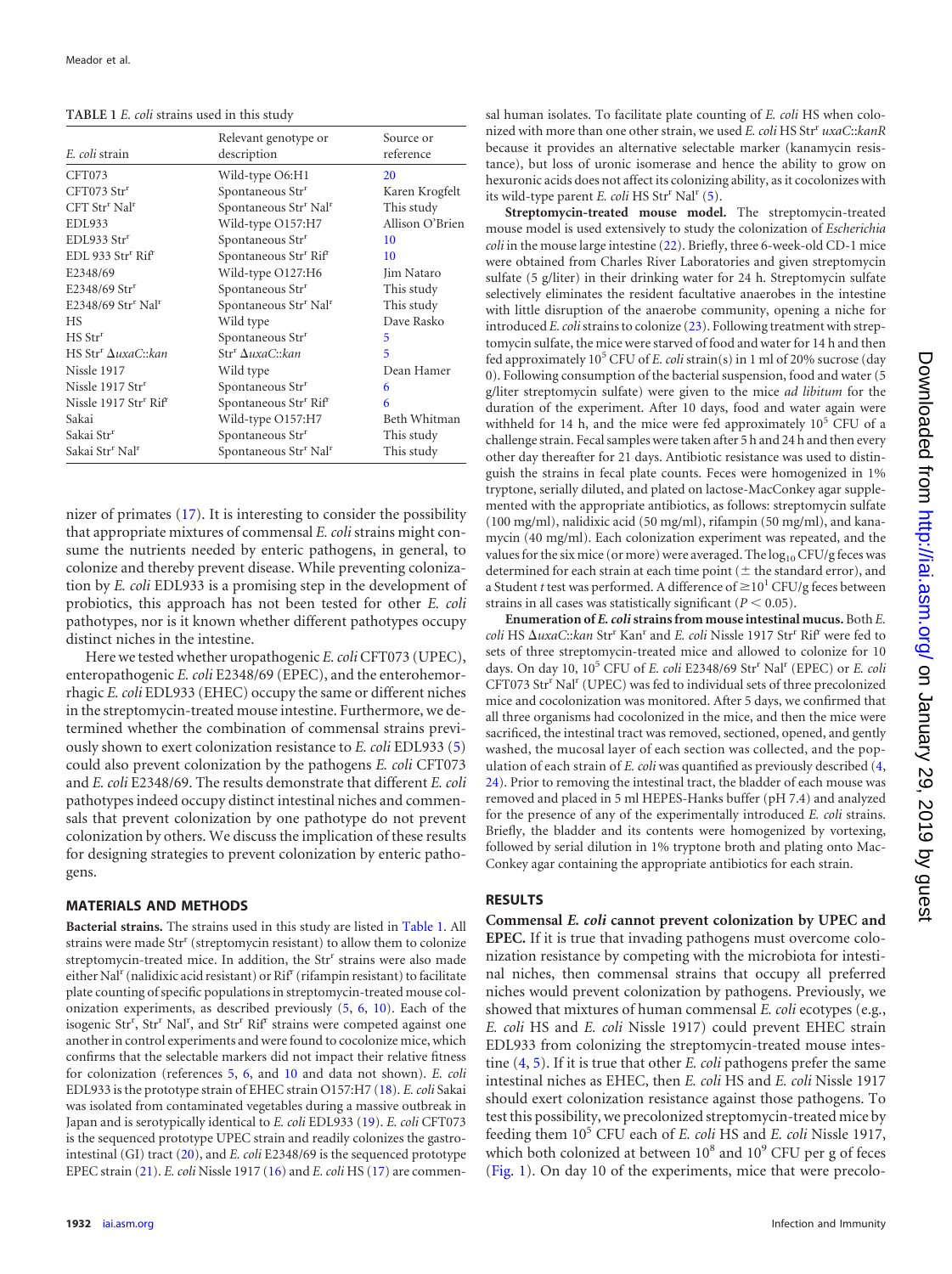

<span id="page-3-0"></span>**FIG 1** UPEC and EPEC colonization of mice precolonized with a combination of commensal *E. coli* strains HS and Nissle 1917. (A) Two sets of 3 mice were fed 10<sup>5</sup> CFU of *E. coli* HS Str<sup>r</sup>  $\Delta uxaC:$ :*kan* and *E. coli* Nissle 1917 Str<sup>r</sup> Rif<sup>r</sup> and 10 days later were fed 10<sup>5</sup> CFU of *E. coli* CFT073 Str<sup>r</sup> Nal<sup>r</sup> (UPEC). (B) Two sets of 3 mice were fed 105 CFU of *E. coli* HS Strr *uxaC*::*kan* and *E. coli* Nissle 1917 Strr Rifr and 10 days later were fed 105 CFU of *E. coli* E2348/69 Strr Nalr (EPEC).

nized with *E. coli* HS and *E. coli* Nissle 1917 were challenged by association (i.e., feeding) with a third strain, either  $10<sup>5</sup>$  CFU of *E*. *coli* CFT073, a UPEC strain, or  $10^5$  CFU of *E. coli* E2348/69, an EPEC strain. Both UPEC [\(Fig. 1A\)](#page-3-0) and EPEC [\(Fig. 1B\)](#page-3-0) grew from low to high numbers in competition with precolonized *E. coli* HS and *E. coli* Nissle 1917, reaching populations between 10<sup>7</sup> and 10<sup>8</sup> CFU per g of feces by day 13 of the experiments. These results indicate that UPEC and EPEC occupy at least one intestinal niche in mice that is not occupied by either *E. coli* HS or *E. coli* Nissle 1917. The results do not determine whether or not the additional niches occupied by UPEC and EPEC are the same, but it is clear that no single strategy for stimulating colonization resistance against more than one *E. coli* pathotype will be effective.

**Localization of** *E. coli* **HS,** *E. coli* **Nissle 1917,** *E. coli* **EPEC, and** *E. coli* **UPEC in the streptomycin-treated mouse GI tract.** The ability of EPEC strain E2348/69 and UPEC strain CFT073 to cocolonize mice that were precolonized by the human commensal strains *E. coli* HS and *E. coli* Nissle 1917 [\(Fig. 1\)](#page-3-0) suggests that the pathogenic strains are competing for different niches.While *E. coli* HS and *E. coli* Nissle 1917 have been previously shown to colonize the streptomycin-treated mouse large intestine, primarily the cecum [\(20\)](#page-7-18), the two pathogenic strains of *E. coli*, EPEC and UPEC, have not been correlated to any specific region of the streptomycin-treated mouse GI tract. It may be that the pathogenic strains prefer to occupy the small intestine while *E. coli*HS and Nissle1917 colonize the large intestine. To answer this question, the entire mouse GI tract was excised and cut into sections corresponding to the jejunum, ileum, cecum, and colon, each section was cut open and gently washed, and the mucus layer was collected by scraping; then, the population of each *E. coli* strain was enumerated by plate counting of the mucus samples [\(Table 2\)](#page-3-1). When *E. coli* HS, *E. coli* Nissle 1917, and EPEC were competed against each other, roughly the same number of each bacterium was recovered from each section of the GI tract [\(Table 2\)](#page-3-1). The same results were observed when *E. coli* HS, *E. coli* Nissle 1917, and UPEC were competed against each other, with *E. coli* HS showing a 2-fold increase within the jejunum. The numbers of *E. coli* recovered from each section of the intestinal system were highest within the cecal and colonic mucosal layers. No inflammation was noted in any of the animals colonized with UPEC or EPEC. In addition, none of the strains could be recovered from the bladder (data not shown). These results are in agreement with studies of other pathogens that indicate that the streptomycin-treated mouse is a colonization

model, not a pathogenesis model [\(4,](#page-7-3) [8\)](#page-7-8). It was noted previously that *E. coli* EDL933 colonizes the streptomycin-treated mouse cecum in the highest numbers, and histology showed that all tissues were normal [\(25\)](#page-7-23). Our results show that EPEC strain E2348/69 colonizes the colon in the highest numbers and UPEC strain CFT073 colonizes the GI tract in the highest numbers in the cecum but does not infect the urinary tract.

**Two EHEC strains occupy the same intestinal niche.** Different *E. coli* pathotypes share a "backbone" genome but have distinctly different gene complements [\(26](#page-7-24)[–](#page-7-25)[28\)](#page-7-26). These genetic differences could allow various pathogens to occupy distinct niches in the intestine by bestowing different physiological traits that promote different strain-strain interactions in the intestine. Alternatively, genetically similar strains might be expected to occupy the same niche in the intestine because they express the same physiological traits. Previously, we showed that several *E. coli* ecotypes exert colonization resistance against isogenic strains [\(4\)](#page-7-3). So, we sought to determine if the highly similar EHEC strains *E. coli* EDL933 and *E. coli* Sakai occupy the same or different niches [\(Fig.](#page-4-0) [2\)](#page-4-0). These EHEC strains share  $>$ 99.9% sequence identity in their

<span id="page-3-1"></span>**TABLE 2** Population distribution of *E. coli* strains HS, Nissle, and E2348/69 (EPEC) or CFT073 (UPEC) within the small intestinal (jejunum), ileal, cecal, and colonic mucus layers

|                         | Mean $\log_{10}$ CFU $\pm$ SEM <sup>a</sup> for <i>E. coli</i> strain: |                                           |                             |               |
|-------------------------|------------------------------------------------------------------------|-------------------------------------------|-----------------------------|---------------|
| Expt and location       | <b>HS</b>                                                              | Nissle                                    | E2348/69                    | CFT073        |
| E2348/69 cocolonization |                                                                        |                                           |                             |               |
| Jejunum $b$             | $4.7 \pm 0.1$                                                          | $4.2 \pm 0.7$                             | $4.2 \pm 0.9$               |               |
| <b>Ileum</b>            | $4.2 \pm 0.1$                                                          | $3.8 \pm 0.1$                             | $3.8 \pm 0.2$               |               |
| Cecum                   | $6.1 \pm 0.2$                                                          |                                           | $6.5 \pm 0.2$ $5.8 \pm 0.3$ |               |
| Colon                   |                                                                        | $6.0 \pm 0.5$ $6.8 \pm 0.1$ $6.4 \pm 0.6$ |                             |               |
| $Feces^c$               | $6.9 \pm 0.9$                                                          | $7.3 \pm 0.7$                             | $6.3 \pm 0.2$               |               |
| CFT073 cocolonization   |                                                                        |                                           |                             |               |
| Jeiumum <sup>b</sup>    | $4.7 \pm 0.3$                                                          | $2.8 \pm 0.6$                             |                             | $2.4 \pm 0.3$ |
| <b>Ileum</b>            | $3.9 \pm 0.4$                                                          | $3.9 \pm 0.7$                             |                             | $3.5 \pm 1.1$ |
| Cecum                   | $5.1 \pm 0.2$                                                          | $5.4 \pm 0.4$                             |                             | $5.5 \pm 0.6$ |
| Colon                   | $5.7 \pm 0.2$                                                          | $4.8 \pm 0.5$                             |                             | $4.7 \pm 0.7$ |
| $Feces^c$               |                                                                        | $6.4 \pm 0.1$ $6.1 \pm 0.3$               |                             | $6.2 \pm 0.5$ |

*<sup>a</sup>* Data from sets of 3 mice. SEM, standard error of the mean.

*<sup>b</sup>* Mucus taken from below the stomach to the proximal ileum.

*<sup>c</sup>* Fecal counts are in CFU/gram of feces collected on the day of intestinal sampling, as described in the text.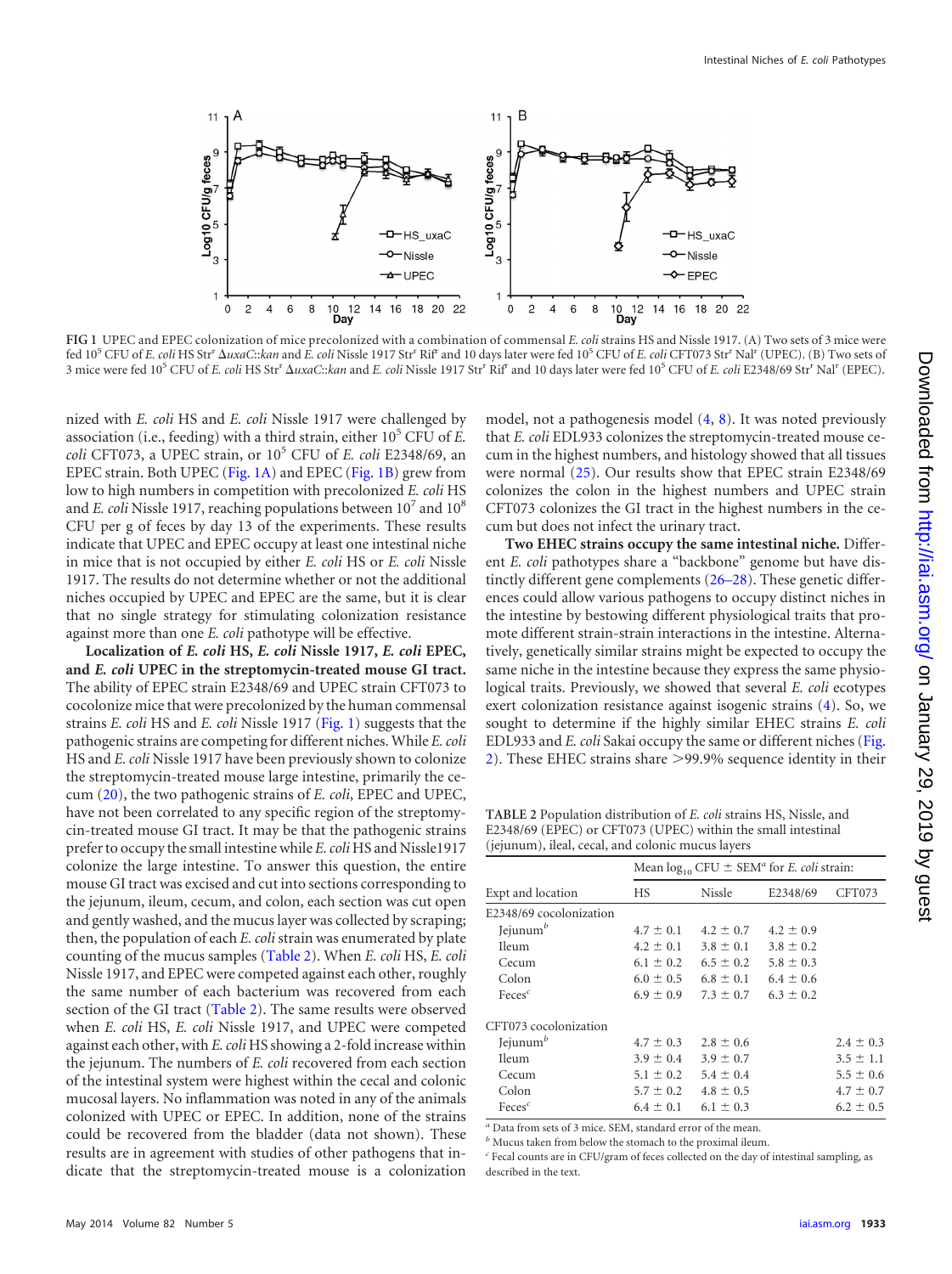

<span id="page-4-0"></span>FIG 2 Competitive colonization between EHEC strains. (A) Two sets of 3 mice were fed 10<sup>5</sup> CFU of *E. coli* EDL933 Str<sup>r</sup> Rif<sup>r</sup> and 10 days later were fed 10<sup>5</sup> CFU of *E. coli* Sakai Str<sup>r</sup> Nal<sup>r</sup>. (B) The reciprocal experiment was conducted.

protein-coding genes [\(29\)](#page-7-27), and the relatively minor genomic differences between them can be attributed to how the two genomes were annotated  $(28)$ . Mice were precolonized with  $10<sup>5</sup>$  CFU of *E*. *coli* EDL933 by feeding and on day 10 challenged by association with 10<sup>5</sup> CFU *E. coli* Sakai [\(Fig. 2A\)](#page-4-0). *E. coli* Sakai failed to grow to higher numbers and over the next 10 days of the experiment was almost eliminated from the intestine. In a reciprocal experiment, mice were precolonized with *E. coli* Sakai and on day 10 challenged by association with 10<sup>5</sup> CFU of *E. coli* EDL933 [\(Fig. 2B\)](#page-4-0). Again, *E. coli* EDL933 failed to grow to higher numbers and was almost eliminated from the intestine. These results indicate that the

closely related EHEC strains exert colonization resistance against one another and occupy the same intestinal niches.

**UPEC and EPEC occupy intestinal niches that are distinct from that of EHEC.** Since UPEC and EPEC can grow from low to high numbers in competition with precolonized *E. coli* HS and *E. coli* Nissle 1917 [\(Fig. 1\)](#page-3-0) but *E. coli* EDL933 cannot [\(5\)](#page-7-4), it can be inferred that UPEC and EPEC occupy intestinal niches that are distinct from that of EHEC. To test this possibility, we determined whether or not UPEC could overcome colonization resistance by the EHEC strain *E. coli* EDL933 [\(Fig. 3\)](#page-4-1). Mice were precolonized with  $10^5$  CFU of EHEC by feeding and on day 10 challenged by



<span id="page-4-1"></span>**FIG 3** Competitive colonizations between *E. coli* pathotypes and an enterohemorrhagic strain. (A and B) Two sets of 3 mice were fed 105 CFU of *E. coli* EDL933 Str<sup>r</sup> Rif<sup>r</sup> and 10 days later were fed 10<sup>5</sup> CFU of *E. coli* CFT073 Str<sup>r</sup> Nal<sup>r</sup> (UPEC) (A), and the reciprocal experiment was conducted (B). (C and D) Two sets of 3 mice were fed 10<sup>5</sup> CFU of *E. coli* EDL933 Str<sup>r</sup> Rif<sup>r</sup> and 10 days later were fed 10<sup>5</sup> CFU of *E. coli* E2348/69 Str<sup>r</sup> Nal<sup>r</sup> (EPEC) (C), and the reciprocal experiment was conducted (D).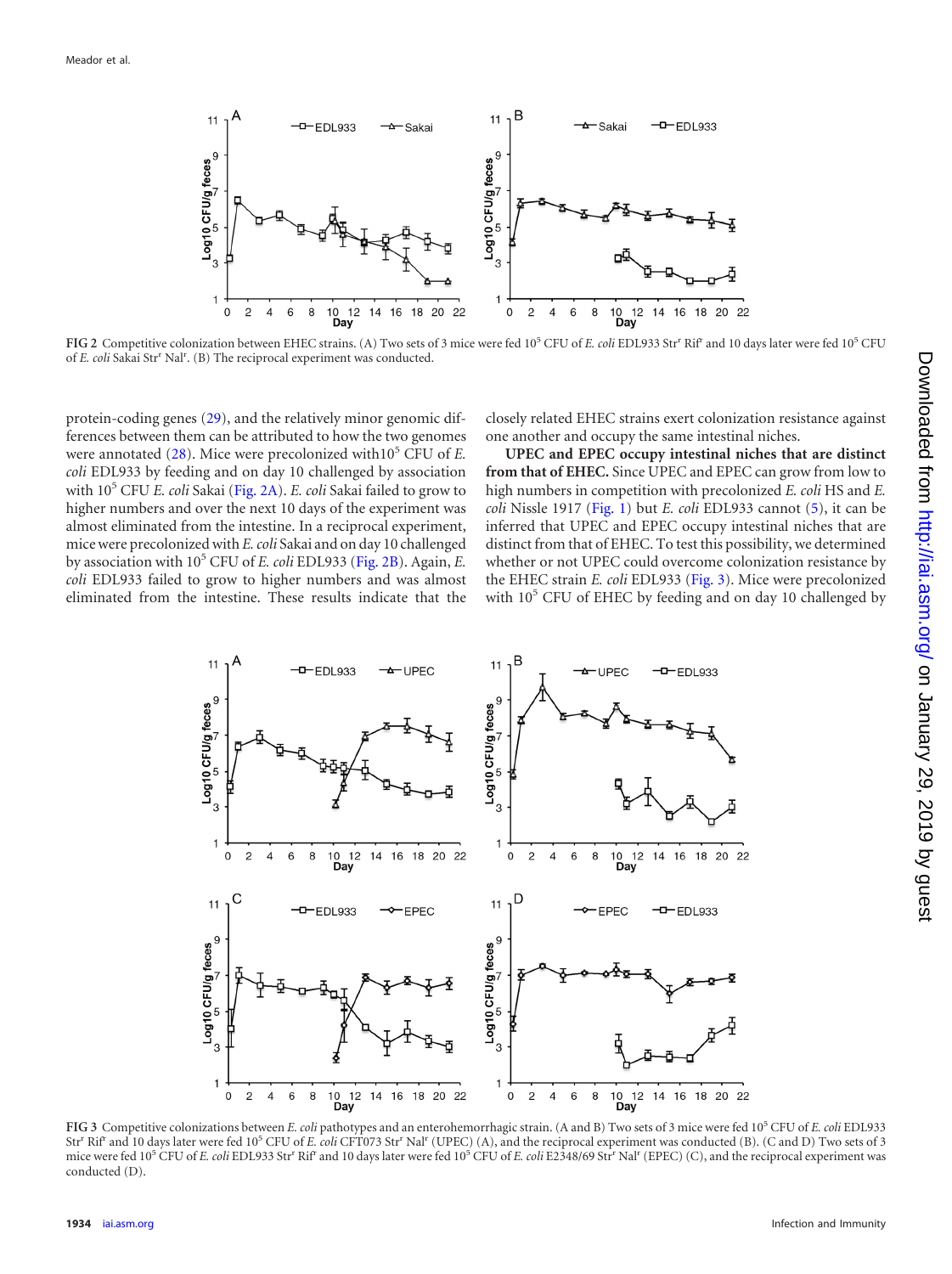

<span id="page-5-0"></span>**FIG 4** Competitive colonizations between UPEC and EPEC. (A) Two sets of 3 mice were fed 105 CFU of *E. coli* CFT073 Strr (UPEC) and 10 days later were fed 105 CFU of *E. coli* E2348/69 Str<sup>r</sup> Nalr (EPEC). (B) Two sets of 3 mice were fed 10<sup>5</sup> CFU of *E. coli* E2348/69 Str<sup>r</sup> (EPEC) and 10 days later were fed 10<sup>5</sup> CFU of *E. coli* CFT073 Strr Nalr (UPEC).

association with  $10<sup>5</sup>$  CFU of UPEC [\(Fig. 3A\)](#page-4-1). UPEC overcame colonization resistance and grew to approximately  $10<sup>7</sup>$  CFU per g of feces, suggesting that UPEC colonizes at least one niche that is not occupied by EHEC, whereas the population of EHEC declined from between  $10^5$  and  $10^6$  to approximately  $10^4$  CFU per g of feces for the duration of the 21-day experiment, suggesting that UPEC outcompetes EHEC in at least one niche. In a reciprocal experiment, mice were precolonized with UPEC and on day 10 challenged by association with  $10<sup>5</sup>$  CFU of EHEC [\(Fig. 3B\)](#page-4-1). UPEC colonized at between  $10^7$  and  $10^8$  CFU per g feces, whereas EHEC failed to grow further but persisted between  $10^4$  and  $10^2$  CFU per g of feces in competition with precolonized UPEC. Since in the absence of competition EHEC typically colonizes mice at approximately  $10<sup>7</sup>$  CFU per g feces [\(10\)](#page-7-6), these results indicate that UPEC outcompetes EHEC in its preferred niche(s).

In analogous experiments, we determined whether or not EPEC and EHEC occupy distinct niches [\(Fig. 3\)](#page-4-1). Mice were precolonized with  $10<sup>5</sup>$  CFU of EHEC by feeding and on day 10 challenged by association with  $10^5$  CFU of EPEC [\(Fig. 3C\)](#page-4-1). EPEC grew to approximately  $10<sup>7</sup>$  CFU per g of feces, whereas the population of EHEC declined from approximately  $10<sup>6</sup>$  to between  $10^4$  and  $10^3$  CFU per g of feces, suggesting that EPEC outcompetes EHEC in at least one niche. In a reciprocal experiment, mice were precolonized with EPEC and on day 10 challenged by association with  $10^5$  CFU of EHEC [\(Fig. 3D\)](#page-4-1). EHEC failed to grow further but persisted between  $10^4$  and  $10^2$  CFU per g of feces in competition with precolonized EPEC, which colonized at approximately  $10<sup>7</sup>$  CFU per g feces. These results corroborate the finding that EPEC outcompetes EHEC in its preferred niche(s). We conclude that UPEC and EPEC occupy intestinal niches that are not occupied by EHEC and apparently outcompete EHEC in its preferred niches.

**UPEC and EPEC intestinal niches.** The data described above clearly demonstrate that UPEC and EPEC occupy intestinal niches that are distinct from those occupied by EHEC [\(Fig. 3\)](#page-4-1) but do not distinguish whether or not their niches are the same or different. Therefore, we sought to determine if UPEC and EPEC occupy distinct intestinal niches by competing them in challenge experi-ments [\(Fig. 4\)](#page-5-0). Mice were precolonized with  $10^5$  CFU of UPEC by feeding and on day 10 challenged by association with  $10^5$  CFU EPEC [\(Fig. 4A\)](#page-5-0). EPEC failed to grow further but remained in the intestine at between  $10^2$  and  $10^3$  CFU per g of feces, whereas the

population of UPEC remained at approximately 10<sup>9</sup> CFU per g of feces, suggesting that EPEC cannot compete effectively in any of the niches occupied by precolonized UPEC. In the reciprocal experiment, mice were precolonized by feeding  $10<sup>5</sup>$  CFU of EPEC and on day 10 challenged by association with  $10<sup>5</sup>$  CFU of UPEC [\(Fig. 4B\)](#page-5-0). UPEC grew to approximately  $10^6$  CFU per g of feces, whereas the population of EPEC remained at approximately  $10<sup>9</sup>$ CFU per g of feces, suggesting that UPEC occupies an additional niche that is not occupied by EPEC. In summary, UPEC and EPEC both occupy niches that are not occupied by EHEC [\(Fig. 3\)](#page-4-1). UPEC occupies at least one niche that is not occupied by EPEC [\(Fig. 4B\)](#page-5-0). However, EPEC does not appear to occupy any niches that are not occupied by UPEC [\(Fig. 4A\)](#page-5-0). Finally, the niches shared by UPEC and EPEC are not occupied by commensal strains *E. coli* HS and *E. coli* Nissle 1917, as indicated by the inability of the commensals to prevent colonization by either UPEC or EPEC [\(Fig. 1\)](#page-3-0).

#### **DISCUSSION**

In this study, we showed that three different *E. coli* pathotypes occupy distinct niches in the streptomycin-treated mouse intestine [\(Fig. 3](#page-4-1) and [4\)](#page-5-0) and that two strains of the EHEC pathotype, *E. coli* EDL933 and *E. coli* Sakai, occupy the same niches in the intestine [\(Fig. 2\)](#page-4-0). These findings have important implications for designing strategies to prevent colonization as a means to combat *E. coli* infections. Indeed, we demonstrated that a combination of commensal *E. coli* strains that previously was shown to prevent colonization by EHEC strain *E. coli* EDL933 [\(4\)](#page-7-3) could not prevent colonization of UPEC or EPEC [\(Fig. 1\)](#page-3-0). Therefore, it is unlikely that any particular commensal strain(s) of *E. coli* will be generally effective as a probiotic to prevent colonization by *E. coli* pathogens. Freter previously postulated that the specificity of microbial interactions in the intestine would pose a serious problem for selecting bacterial strains with optimal attributes as probiotics  $(30).$  $(30).$ 

UPEC accounts for the majority of urinary tract infections in the United States [\(31\)](#page-7-29), and these infections often are recurring, perhaps because the intestine serves as a reservoir for UPEC strains [\(32\)](#page-7-30). Thus, it is reasonable to think that preventing these strains from colonizing the intestine would subsequently prevent infection of the urinary tract. Likewise, if a commensal strain could be found, or designed, to outcompete enteric pathogens (e.g., EHEC or EPEC) for limiting nutrients, it could potentially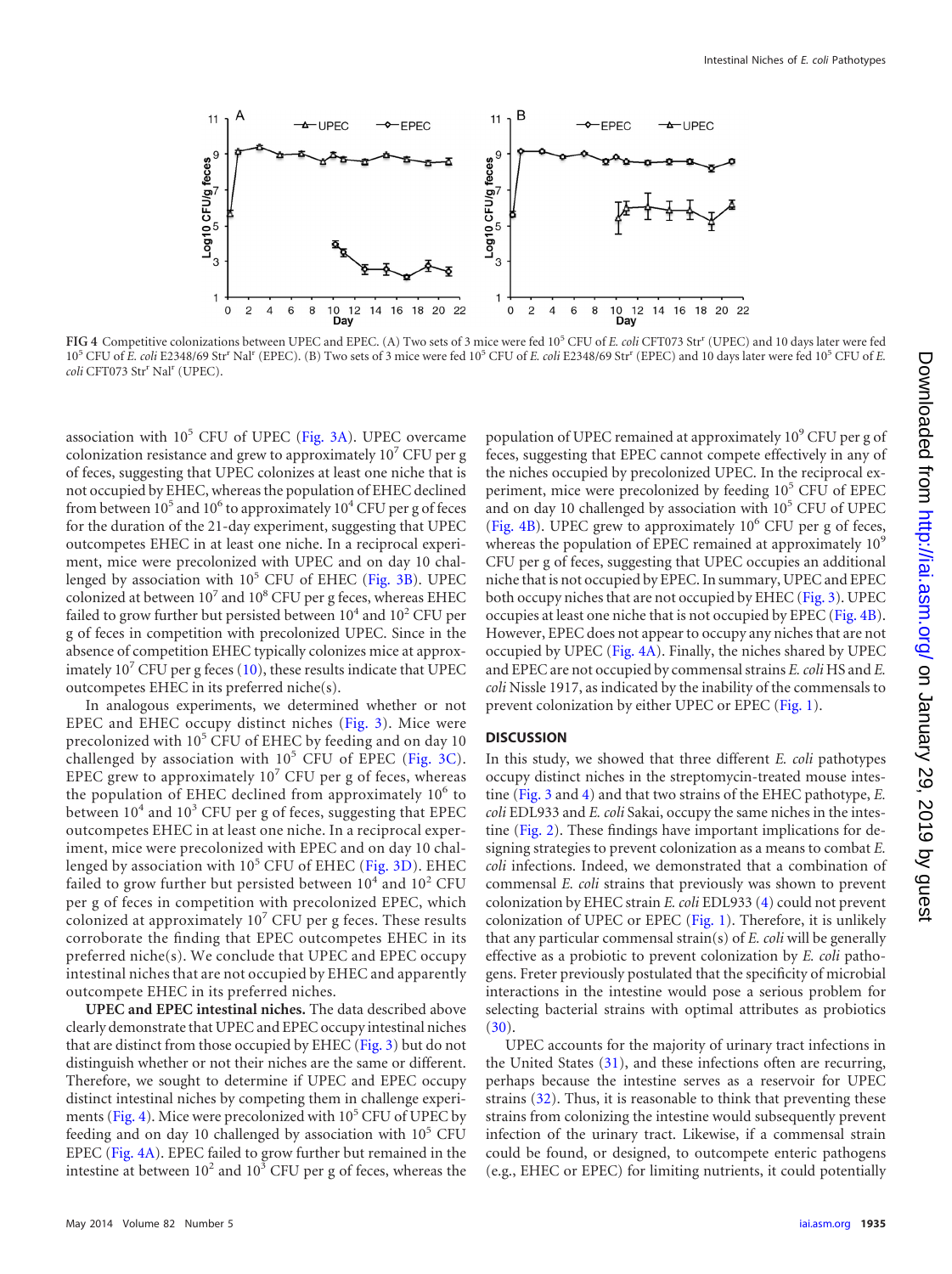prevent *E. coli* infections, which account for up to 70% of infant diarrhea around the world [\(21\)](#page-7-19). Thus, it is important to develop strategies to combat *E. coli* infections.

In humans, EPEC colonizes the small intestines and UPEC causes urinary tract infections [\(1\)](#page-7-0). Since this is a study of human pathogens in mice, it is important to note that the streptomycintreated mouse is a model for colonization, not for pathogenesis [\(4,](#page-7-3) [8\)](#page-7-8). Subsequently, many aspects of human intestinal infections with *E. coli*, such as virulence factor expression and attachment, are not pertinent in mice. Indeed, it was established long ago that *E. coli* EDL933 does not cause an inflammatory response or elicit disease symptoms in streptomycin-treated mice [\(25\)](#page-7-23). Here we show that when *E. coli* HS and *E. coli* Nissle 1917 are cocolonized with either *E. coli* E2348/69 (EPEC) or *E. coli* CFT073 (UPEC), both the EPEC and UPEC strains compete for the same intestinal sites as *E. coli* HS and Nissle 1917 [\(Table 2\)](#page-3-1) and neither UPEC nor EPEC elicits obvious signs of inflammation in the streptomycintreated mouse intestine.

According to Freter's nutrient niche hypothesis, an intestinal niche is defined by the nutrient(s) that supports growth of a bacterial population in the intestine [\(30\)](#page-7-28). Metabolic modeling of nutrient utilization by 55 sequenced *E. coli* strains indicated modest differences, but the authors did not use the information to predict how the capacity to grow on certain nutrients might allow a strain to adapt to various environments [\(33\)](#page-7-31). We have established previously that four different human commensal *E. coli*strains use the same nutrients *in vitro* (with one or two exceptions because the strain lacks the corresponding pathway), but each strain uses a subset of different nutrients *in vivo*, i.e., to colonize the streptomycin-treated mouse intestine [\(4,](#page-7-3) [5,](#page-7-4) [7](#page-7-32)[–](#page-7-13)[10,](#page-7-6) [14,](#page-7-11) [34\)](#page-8-0). Colonized bacteria must effectively compete for the nutrients that allow them to grow faster than the turnover rate of the intestinal contents, or they will be washed out [\(3\)](#page-7-2). This apparently includes bacteria that have the capacity to adhere to the mucosal epithelium, since we previously have shown that the majority of *E. coli* EDL933 cells are not tightly attached but rather reside in the loosely adherent mucus layer, where they can be sloughed into the intestinal contents [\(10\)](#page-7-6). In this regard, colonization of the streptomycin-treated mouse intestine by *E. coli* follows the basic principles of Freter's nutrient niche hypothesis, which states that two species can coexist in the intestine only if each can grow better than all others on at least one nutrient [\(3\)](#page-7-2).

We postulate three ways that *E. coli* strains compete for the nutrients that allow them to occupy distinct niches in the intestine. First, two strains can utilize different nutrients, as we have shown first for two competing *E. coli*strains [\(8\)](#page-7-8) and more recently for four different strains [\(5\)](#page-7-4). For the strains tested, each *E. coli* strain uses a complementary yet divergent set of seven sugars to colonize. Second, two strains can cocolonize, despite using the same set of sugars, by using some of those sugars better than one another, as we have shown for isogenic *flhD* mutants of *E. coli* K-12 that effectively outcompete their wild-type parent [\(12\)](#page-7-9) by growing faster on some of the same sugars. Third, two strains can occupy different mixed biofilms (restaurants) in which different nutrients are made available by different polysaccharide-degrading anaerobes [\(14\)](#page-7-11). Theoretically, these strategies for nutrient acquisition are not mutually exclusive, but how they intertwine to establish the intestinal niches occupied by each ecotype and pathotype is an open question.

Competitive colonizations between pathotypes suggest that at

least some of them occupy more than one niche, even though the nature of those niches is not clear. When mice are precolonized with UPEC, EPEC is nearly eliminated when associated as a challenge strain [\(Fig. 4A\)](#page-5-0), suggesting that UPEC competes effectively for all of the niches normally occupied by EPEC. On the other hand, in mice precolonized with EPEC, UPEC grows to a 10-fold-higher population [\(Fig. 4B\)](#page-5-0), indicating that UPEC occupies one or more niches not occupied by EPEC. These results support the idea that the two strains compete for some of the same nutrients and/or restaurants but UPEC can use at least one of them more efficiently than EPEC.

Both UPEC and EPEC occupy niches that are not occupied by EHEC [\(Fig. 3\)](#page-4-1). However, the two O157:H7 EHEC strains, *E. coli* EDL933 and *E. coli* Sakai, occupy the same niches [\(Fig. 2\)](#page-4-0). These two strains are genetically nearly identical, having >99.9% sequence identity in their protein-coding genes [\(29\)](#page-7-27) and relatively minor genomic differences that can be attributed to the way the two genomes were annotated  $(28)$ , and thus it is likely that the two strains have very similar physiology, which is reflected by their occupation of the same niches in the intestine. The distinguishing features of the niches occupied by various *E. coli* ecotypes and pathotypes, as well as distinctive aspects of their physiology and metabolism that allows them to occupy these niches, are only partially understood. What is clear is that colonized *E. coli*, including invading pathogens, must compete effectively for the nutrients they need to grow and sustain their populations. These nutrients consist of mono- and disaccharides, as *E. coli* is primarily a consumer of simple sugars but cannot utilize the complex mucus- and fiber-derived polysaccharides that make up the bulk of carbon and energy sources in the intestine  $(8)$ . It is the job of intestinal anaerobes to degrade complex polysaccharides, releasing the simple sugars that are used by other bacteria [\(15\)](#page-7-12), including *E. coli*, to colonize.

Finally, we stress that colonization is the first step in enteric pathogenesis. Therefore, competition for the nutrients needed by pathogens to grow from low to high numbers in the intestine is essential for infection. A corollary of Freter's nutrient niche hypothesis is that limitation of nutrients can prevent invading strains from colonizing [\(30\)](#page-7-28). Indeed, Freter found that *E. coli* C25 could prevent colonization by *Shigella flexneri* [\(35\)](#page-8-1), and we showed that a mixture of commensal *E. coli* strains could prevent colonization by *E. coli* EDL933 [\(4,](#page-7-3) [5\)](#page-7-4). But a note of caution is necessary. The average human is colonized with 5 commensal strains [\(36\)](#page-8-2), yet frequent infections still occur, suggesting that many commensal *E. coli* ecotypes cannot prevent colonization by many *E. coli* pathotypes. Freter summarized the probiotic field by stating that there appears to exist a very high degree of specificity between antagonistic bacterial strains in the intestine [\(30\)](#page-7-28). According to Freter's hypothesis, only strains that occupy the same niche will prevent invading pathogens from colonizing, i.e., only certain *E. coli* commensal strains will prevent colonization by other *E. coli* strains. Our study extends the idea that no single strain or combination of *E. coli* strains will prevent colonization by different *E. coli* pathotypes. While it might be possible to search for and find commensal *E. coli* strains that will exert colonization resistance against each *E. coli* pathotype, at this time we do not possess the knowledge needed to design a broad-spectrum probiotic strain, highlighting the need for a deeper understanding of the factors that contribute to the colonization of the mammalian gastrointestinal tract by *E. coli*.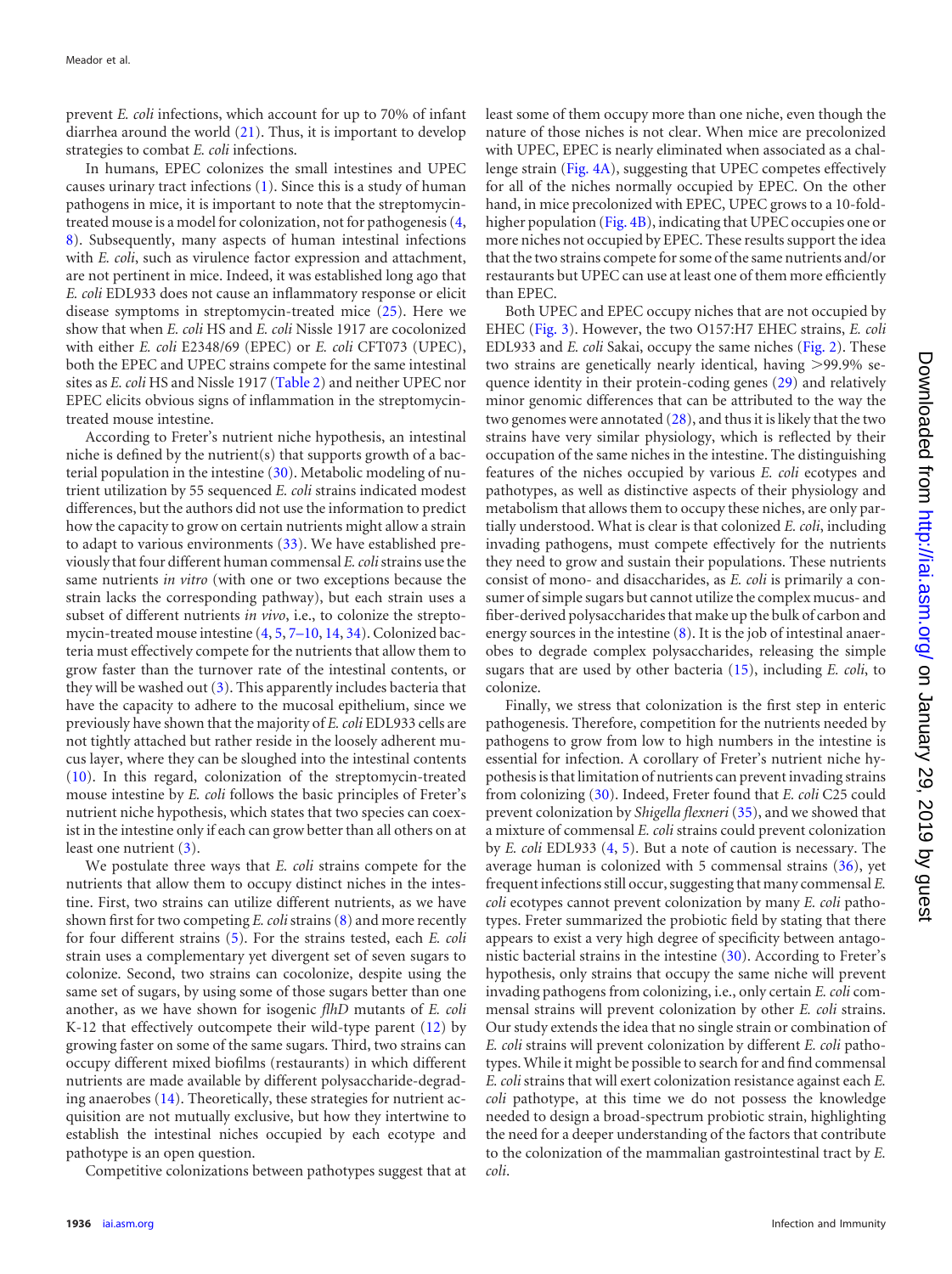#### **ACKNOWLEDGMENTS**

This research was supported by Public Health Service grant GM095370 to T.C. and P.S.C.

#### <span id="page-7-0"></span>**REFERENCES**

- <span id="page-7-1"></span>1. **Kaper JB, Nataro JP, Mobley HL.** 2004. Pathogenic *Escherichia coli*. Nat. Rev. Microbiol. **2:**123–140. [http://dx.doi.org/10.1038/nrmicro818.](http://dx.doi.org/10.1038/nrmicro818)
- 2. **Freter R, Brickner H, Botney M, Cleven D, Aranki A.** 1983. Mechanisms that control bacterial populations in continuous-flow culture models of mouse large intestinal flora. Infect. Immun. **39:**676 –685.
- <span id="page-7-2"></span>3. **Freter R.** 1983. Mechanisms that control the microflora in the large intestine, p 33–54. *In* Hentges DJ (ed), Human intestinal microflora in health and disease. Academic Press, Inc., New York, NY.
- <span id="page-7-3"></span>4. **Leatham MP, Banerjee S, Autieri SM, Mercado-Lubo R, Conway T, Cohen PS.** 2009. Precolonized human commensal *Escherichia coli* strains serve as a barrier to *E. coli* O157:H7 growth in the streptomycin-treated mouse intestine. Infect. Immun. **77:**2876 –2886. [http://dx.doi.org/10.1128](http://dx.doi.org/10.1128/IAI.00059-09) [/IAI.00059-09.](http://dx.doi.org/10.1128/IAI.00059-09)
- <span id="page-7-4"></span>5. **Maltby R, Leatham-Jensen MP, Gibson T, Cohen PS, Conway T.** 2013. Nutritional basis for colonization resistance by human commensal *Escherichia coli*strains HS and Nissle 1917 against *E. coli* O157:H7 in the mouse intestine. PLoS One **8:**e53957. [http://dx.doi.org/10.1371/journal.pone](http://dx.doi.org/10.1371/journal.pone.0053957) [.0053957.](http://dx.doi.org/10.1371/journal.pone.0053957)
- <span id="page-7-5"></span>6. **Autieri SM, Lins JJ, Leatham MP, Laux DC, Conway T, Cohen PS.** 2007. L-fucose stimulates utilization of D-ribose by *Escherichia coli* MG1655 *fucAO* and *E. coli* Nissle 1917 *fucAO* mutants in the mouse intestine and in M9 minimal medium. Infect. Immun. **75:**5465–5475. [http://dx.doi](http://dx.doi.org/10.1128/IAI.00822-07) [.org/10.1128/IAI.00822-07.](http://dx.doi.org/10.1128/IAI.00822-07)
- <span id="page-7-32"></span>7. **Chang DE, Smalley DJ, Tucker DL, Leatham MP, Norris WE, Stevenson SJ, Anderson AB, Grissom JE, Laux DC, Cohen PS, Conway T.** 2004. Carbon nutrition of *Escherichia coli* in the mouse intestine. Proc. Natl. Acad. Sci. U. S. A. **101:**7427–7432. [http://dx.doi.org/10.1073/pnas](http://dx.doi.org/10.1073/pnas.0307888101) [.0307888101.](http://dx.doi.org/10.1073/pnas.0307888101)
- <span id="page-7-8"></span>8. **Fabich AJ, Jones SA, Chowdhury FZ, Cernosek A, Anderson A, Smalley D, McHargue JW, Hightower GA, Smith JT, Autieri SM, Leatham MP, Lins JJ, Allen RL, Laux DC, Cohen PS, Conway T.** 2008. Comparison of carbon nutrition for pathogenic and commensal *Escherichia coli* strains in the mouse intestine. Infect. Immun. **76:**1143–1152. [http://dx.doi.org/10](http://dx.doi.org/10.1128/IAI.01386-07) [.1128/IAI.01386-07.](http://dx.doi.org/10.1128/IAI.01386-07)
- <span id="page-7-13"></span>9. **Jones SA, Jorgensen M, Chowdhury FZ, Rodgers R, Hartline J, Leatham MP, Struve C, Krogfelt KA, Cohen PS, Conway T.** 2008. Glycogen and maltose utilization by *Escherichia coli* O157:H7 in the mouse intestine. Infect. Immun. **76:**2531–2540. [http://dx.doi.org/10.1128](http://dx.doi.org/10.1128/IAI.00096-08) [/IAI.00096-08.](http://dx.doi.org/10.1128/IAI.00096-08)
- <span id="page-7-6"></span>10. **Miranda RL, Conway T, Leatham MP, Chang DE, Norris WE, Allen JH, Stevenson SJ, Laux DC, Cohen PS.** 2004. Glycolytic and gluconeogenic growth of *Escherichia coli* O157:H7 (EDL933) and *E. coli* K-12 (MG1655) in the mouse intestine. Infect. Immun. **72:**1666 –1676. [http://dx.doi.org](http://dx.doi.org/10.1128/IAI.72.3.1666-1676.2004) [/10.1128/IAI.72.3.1666-1676.2004.](http://dx.doi.org/10.1128/IAI.72.3.1666-1676.2004)
- <span id="page-7-9"></span><span id="page-7-7"></span>11. **Sweeney NJ, Laux DC, Cohen PS.** 1996. *Escherichia coli* F-18 and *E. coli* K-12 *eda* mutants do not colonize the streptomycin-treated mouse large intestine. Infect. Immun. **64:**3504 –3511.
- 12. **Fabich AJ, Leatham MP, Grissom JE, Wiley G, Lai H, Najar F, Roe BA, Cohen PS, Conway T.** 2011. Genotype and phenotypes of an intestineadapted *Escherichia coli* K-12 mutant selected by animal passage for superior colonization. Infect. Immun. **79:**2430 –2439. [http://dx.doi.org/10](http://dx.doi.org/10.1128/IAI.01199-10) [.1128/IAI.01199-10.](http://dx.doi.org/10.1128/IAI.01199-10)
- <span id="page-7-10"></span>13. **Leatham MP, Stevenson SJ, Gauger EJ, Krogfelt KA, Lins JJ, Haddock TL, Autieri SM, Conway T, Cohen PS.** 2005. Mouse intestine selects nonmotile *flhDC* mutants of *Escherichia coli* MG1655 with increased colonizing ability and better utilization of carbon sources. Infect. Immun. **73:**8039 –8049. [http://dx.doi.org/10.1128/IAI.73.12.8039-8049](http://dx.doi.org/10.1128/IAI.73.12.8039-8049.2005) [.2005.](http://dx.doi.org/10.1128/IAI.73.12.8039-8049.2005)
- <span id="page-7-11"></span>14. **Leatham-Jensen MP, Frimodt-Moller J, Adediran J, Mokszycki ME, Banner ME, Caughron JE, Krogfelt KA, Conway T, Cohen PS.** 2012. The streptomycin-treated mouse intestine selects *Escherichia coli envZ* missense mutants that interact with dense and diverse intestinal microbiota. Infect. Immun. **80:**1716 –1727. [http://dx.doi.org/10.1128/IAI](http://dx.doi.org/10.1128/IAI.06193-11) [.06193-11.](http://dx.doi.org/10.1128/IAI.06193-11)
- <span id="page-7-12"></span>15. **Ng KM, Ferreyra JA, Higginbottom SK, Lynch JB, Kashyap PC, Gopinath S, Naidu N, Choudhury B, Weimer BC, Monack DM, Sonnenburg JL.** 2013. Microbiota-liberated host sugars facilitate post-antibiotic ex-

pansion of enteric pathogens. Nature **502:**96 –99. [http://dx.doi.org/10](http://dx.doi.org/10.1038/nature12503) [.1038/nature12503.](http://dx.doi.org/10.1038/nature12503)

- <span id="page-7-14"></span>16. **Nissle A.** 1959. Explanations of the significance of colonic dysbacteria & the mechanism of action of *E. coli* therapy (mutaflor). Medizinische **4:**1017–1022.
- <span id="page-7-15"></span>17. **Levine MM, Bergquist EJ, Nalin DR, Waterman DH, Hornick RB, Young CR, Sotman S.** 1978. *Escherichia coli* strains that cause diarrhoea but do not produce heat-labile or heat-stable enterotoxins and are noninvasive. Lancet **i:**1119 –1122.
- <span id="page-7-16"></span>18. **Perna NT, Plunkett G, III, Burland V, Mau B, Glasner JD, Rose DJ, Mayhew GF, Evans PS, Gregor J, Kirkpatrick HA, Posfai G, Hackett J, Klink S, Boutin A, Shao Y, Miller L, Grotbeck EJ, Davis NW, Lim A, Dimalanta ET, Potamousis KD, Apodaca J, Anantharaman TS, Lin J, Yen G, Schwartz DC, Welch RA, Blattner FR.** 2001. Genome sequence of enterohaemorrhagic *Escherichia coli* O157:H7. Nature **409:**529 –533. [http:](http://dx.doi.org/10.1038/35054089) [//dx.doi.org/10.1038/35054089.](http://dx.doi.org/10.1038/35054089)
- <span id="page-7-17"></span>19. **Michino H, Araki K, Minami S, Takaya S, Sakai N, Miyazaki M, Ono A, Yanagawa H.** 1999. Massive outbreak of *Escherichia coli* O157:H7 infection in schoolchildren in Sakai City, Japan, associated with consumption of white radish sprouts. Am. J. Epidemiol. **150:**787–796. [http://dx.doi](http://dx.doi.org/10.1093/oxfordjournals.aje.a010082) [.org/10.1093/oxfordjournals.aje.a010082.](http://dx.doi.org/10.1093/oxfordjournals.aje.a010082)
- <span id="page-7-18"></span>20. **Mobley HL, Green DM, Trifillis AL, Johnson DE, Chippendale GR, Lockatell CV, Jones BD, Warren JW.** 1990. Pyelonephritogenic *Escherichia coli* and killing of cultured human renal proximal tubular epithelial cells: role of hemolysin in some strains. Infect. Immun. **58:**1281–1289.
- <span id="page-7-20"></span><span id="page-7-19"></span>21. **Nataro JP, Kaper JB.** 1998. Diarrheagenic *Escherichia coli*. Clin. Microbiol. Rev. **11:**142–201.
- 22. **Conway T, Krogfelt KA, Cohen PS.** 2007. *Escherichia coli* at the intestinal mucosal surface, p 175–196. *In* Brogden KA, Minion FC, Cornick N, Stanton TB, Zhang Q, Nolan LK, Wannemuehler MJ (ed), Virulence mechanisms of bacterial pathogens, 4th ed. ASM Press, Washington, DC.
- <span id="page-7-22"></span><span id="page-7-21"></span>23. **Hentges DJ, Que JU, Casey SW, Stein AJ.** 1984. The influence of streptomycin on colonization in mice. Microecol. Theor. **14:**53–62.
- 24. **Cohen PS, Laux DC.** 1995. Bacterial adhesion to and penetration of intestinal mucus *in vitro*. Methods Enzymol. **253:**309 –314. [http://dx.doi](http://dx.doi.org/10.1016/S0076-6879(95)53026-6) [.org/10.1016/S0076-6879\(95\)53026-6.](http://dx.doi.org/10.1016/S0076-6879(95)53026-6)
- <span id="page-7-23"></span>25. **Wadolkowski EA, Burris JA, O'Brien AD.** 1990. Mouse model for colonization and disease caused by enterohemorrhagic Escherichia coli O157: H7. Infect. Immun. **58:**2438 –2445.
- <span id="page-7-24"></span>26. **Lukjancenko O, Wassenaar TM, Ussery DW.** 2010. Comparison of 61 sequenced *Escherichia coli* genomes. Microb. Ecol. **60:**708 –720. [http://dx](http://dx.doi.org/10.1007/s00248-010-9717-3) [.doi.org/10.1007/s00248-010-9717-3.](http://dx.doi.org/10.1007/s00248-010-9717-3)
- <span id="page-7-25"></span>27. **Cook H, Ussery DW.** 2013. Sigma factors in a thousand *E. coli* genomes. Environ. Microbiol. **15:**3121–3129. [http://dx.doi.org/10.1111/1462-2920](http://dx.doi.org/10.1111/1462-2920.12236) [.12236.](http://dx.doi.org/10.1111/1462-2920.12236)
- <span id="page-7-26"></span>28. **Rasko DA, Rosovitz MJ, Myers GS, Mongodin EF, Fricke WF, Gajer P, Crabtree J, Sebaihia M, Thomson NR, Chaudhuri R, Henderson IR, Sperandio V, Ravel J.** 2008. The pangenome structure of *Escherichia coli*: comparative genomic analysis of *E. coli* commensal and pathogenic isolates. J. Bacteriol. **190:**6881–6893. [http://dx.doi.org/10.1128/JB.00619-08.](http://dx.doi.org/10.1128/JB.00619-08)
- <span id="page-7-27"></span>29. **Zhang W, Qi W, Albert TJ, Motiwala AS, Alland D, Hyytia-Trees EK, Ribot EM, Fields PI, Whittam TS, Swaminathan B.** 2006. Probing genomic diversity and evolution of *Escherichia coli* O157 by single nucleotide polymorphisms. Genome Res. **16:**757–767. [http://dx.doi.org/10](http://dx.doi.org/10.1101/gr.4759706) [.1101/gr.4759706.](http://dx.doi.org/10.1101/gr.4759706)
- <span id="page-7-29"></span><span id="page-7-28"></span>30. **Freter R.** 1992. Factors affecting the microecology of the gut, p 111–144. *In* Fuller R (ed), Probiotics, the scientific basis. Chapman and Hall, London, United Kingdom.
- 31. **Welch RA, Burland V, Plunkett G, III, Redford P, Roesch P, Rasko D, Buckles EL, Liou SR, Boutin A, Hackett J, Stroud D, Mayhew GF, Rose DJ, Zhou S, Schwartz DC, Perna NT, Mobley HL, Donnenberg MS, Blattner FR.** 2002. Extensive mosaic structure revealed by the complete genome sequence of uropathogenic *Escherichia coli*. Proc. Natl. Acad. Sci. U. S. A. **99:**17020 –17024. [http://dx.doi.org/10.1073/pnas.252529799.](http://dx.doi.org/10.1073/pnas.252529799)
- <span id="page-7-31"></span><span id="page-7-30"></span>32. **Alteri CJ, Mobley HL.** 2012. *Escherichia coli* physiology and metabolism dictates adaptation to diverse host microenvironments. Curr. Opin. Microbiol. **15:**3–9. [http://dx.doi.org/10.1016/j.mib.2011.12.004.](http://dx.doi.org/10.1016/j.mib.2011.12.004)
- 33. **Monk JM, Charusanti P, Aziz RK, Lerman JA, Premyodhin N, Orth JD, Feist AM, Palsson BO.** 2013. Genome-scale metabolic reconstructions of multiple *Escherichia coli* strains highlight strain-specific adaptations to nutritional environments. Proc. Natl. Acad. Sci. U. S. A. **110:**20338 – 20343. [http://dx.doi.org/10.1073/pnas.1307797110.](http://dx.doi.org/10.1073/pnas.1307797110)